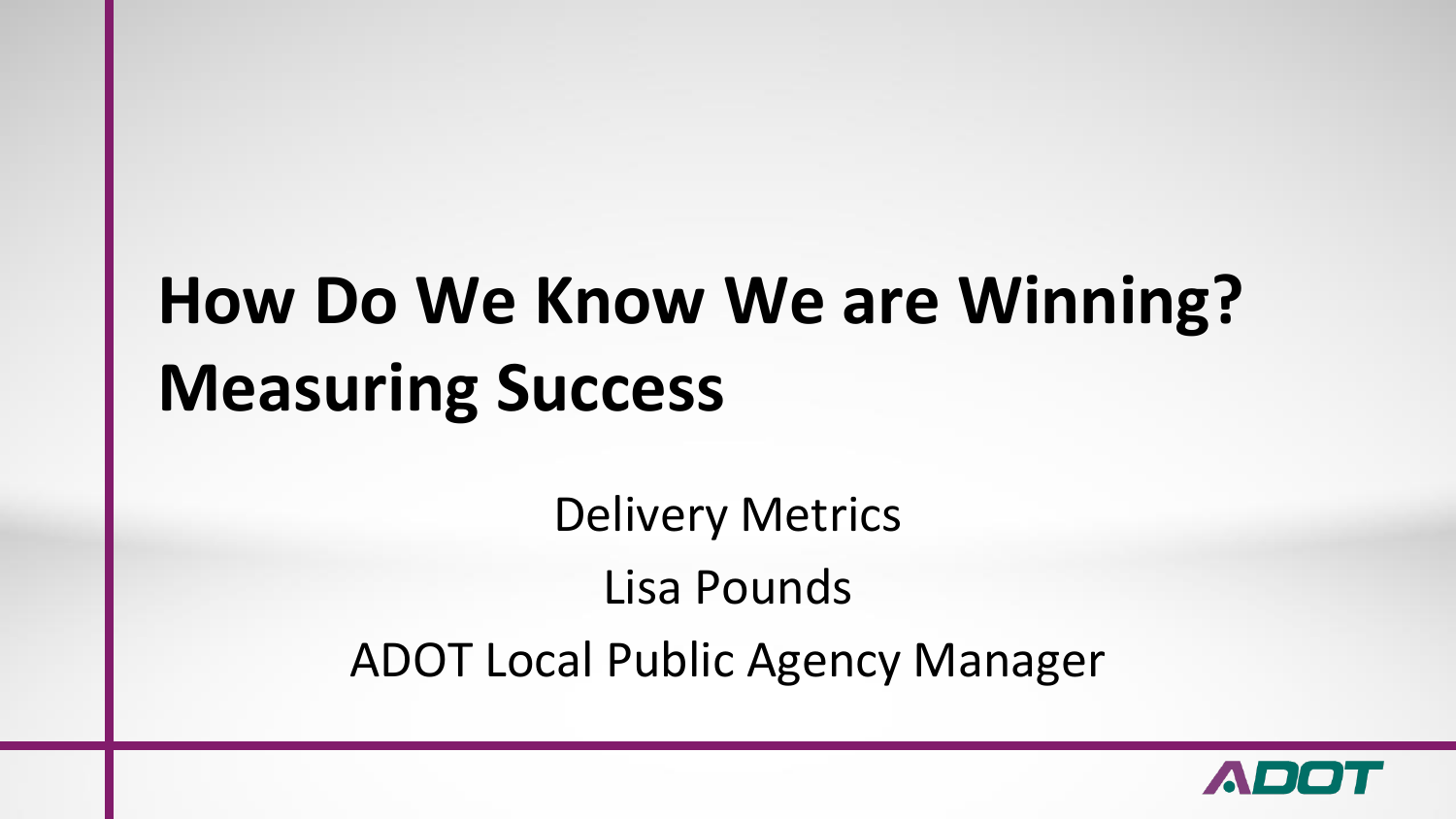# **ADOT Delivery Goals**

- Problem Identified
	- 2014 ADOT delivered 84% of the projects (State and Local) in the last 6 months of the fiscal year. 63% was in the 4th Quarter
	- Created tremendous stress and effort for staff and consultant community
	- Too many project being out on the street affects quality of the bids

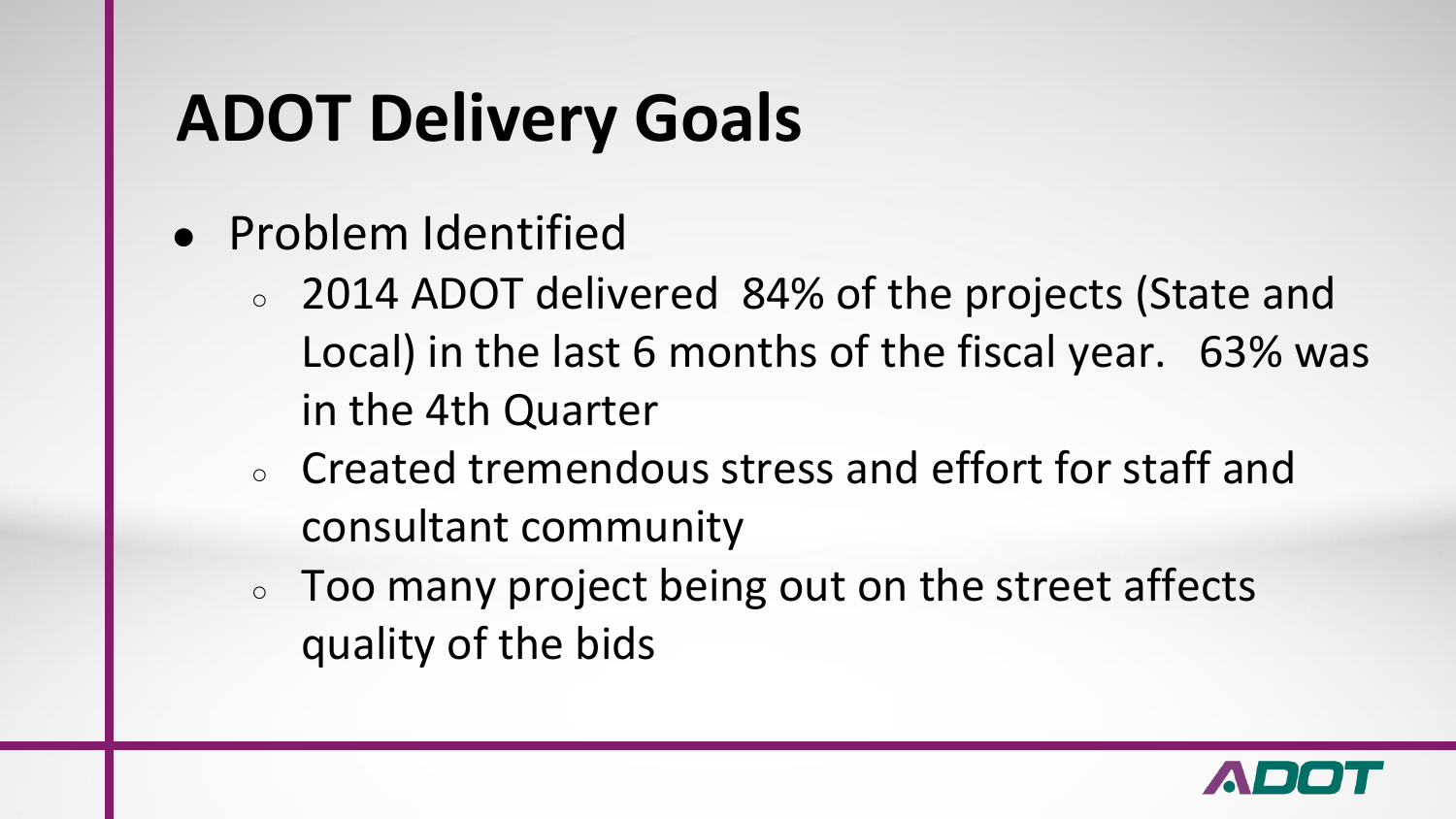# **ADOT Delivery Goals 20-30-30-20**

- Goal was implemented in 2015
- Even out the delivery of State and Local projects administered by ADOT

#### **Challenge:**

**Delivery of projects that take 6-18 months for development is like a freight train - can not make a sharp turn - it is a slow curve to change directions**

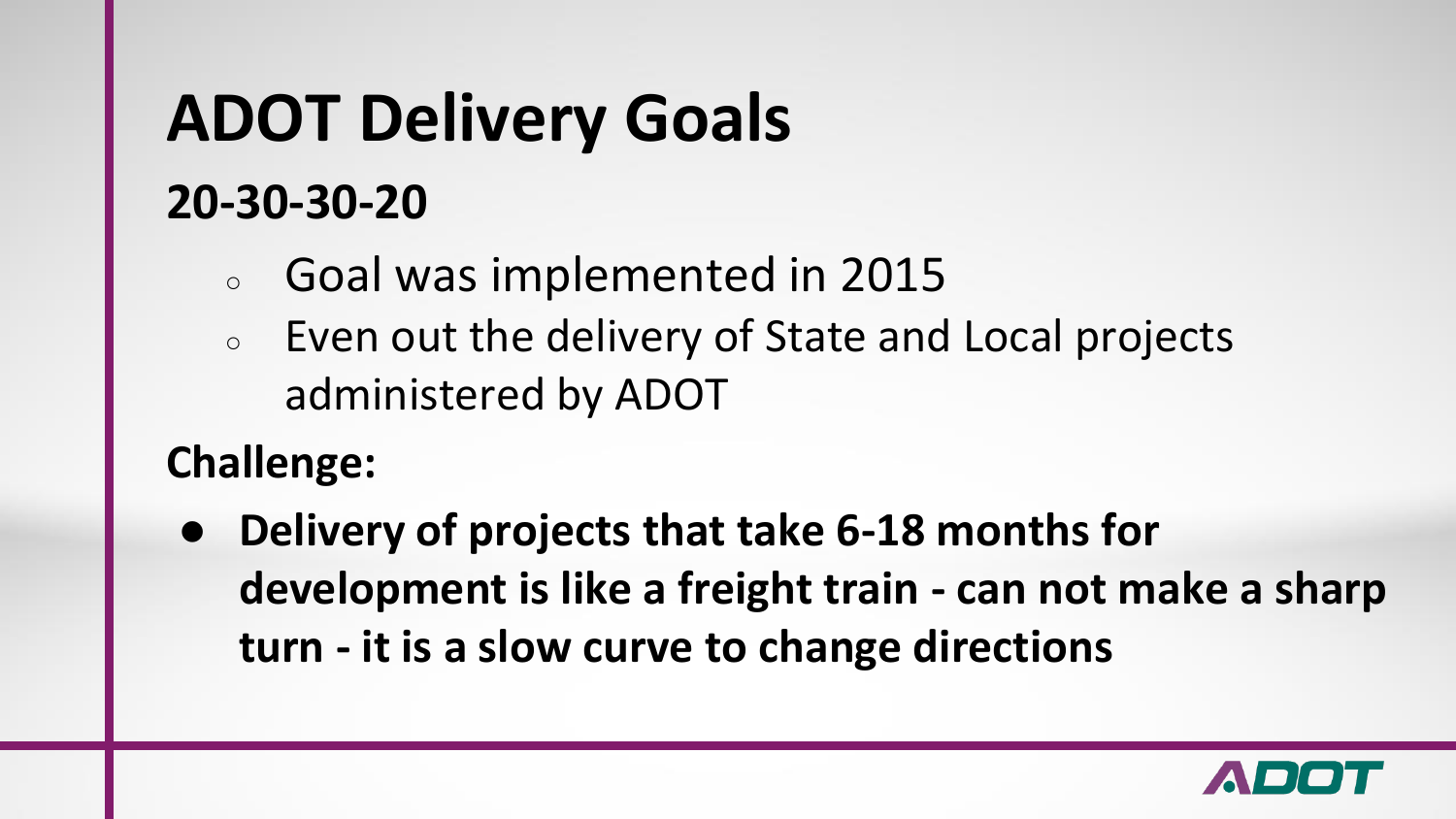## **Where We Started - Year 1**



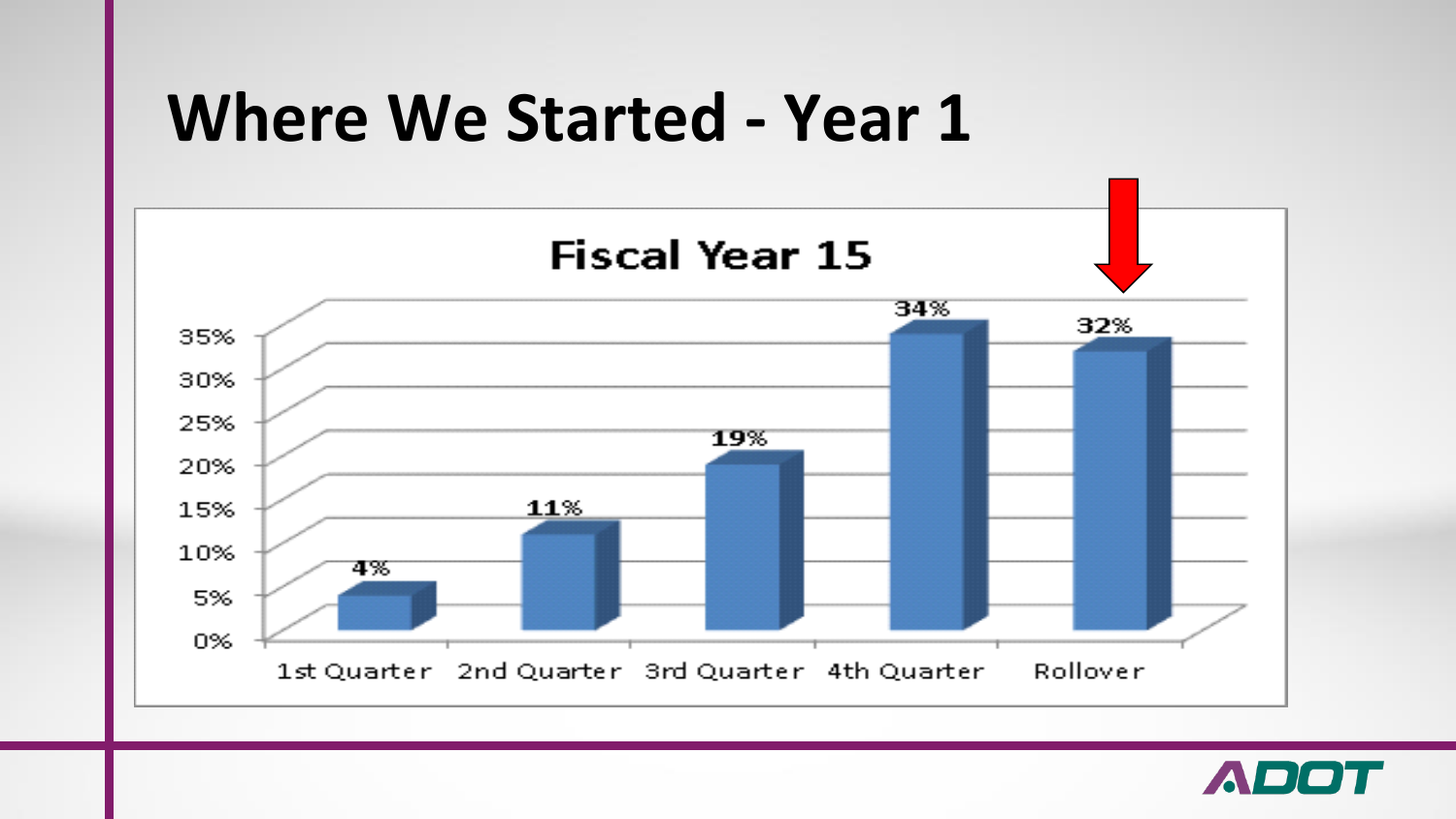

We started to show improvement with our "5th" Quarter

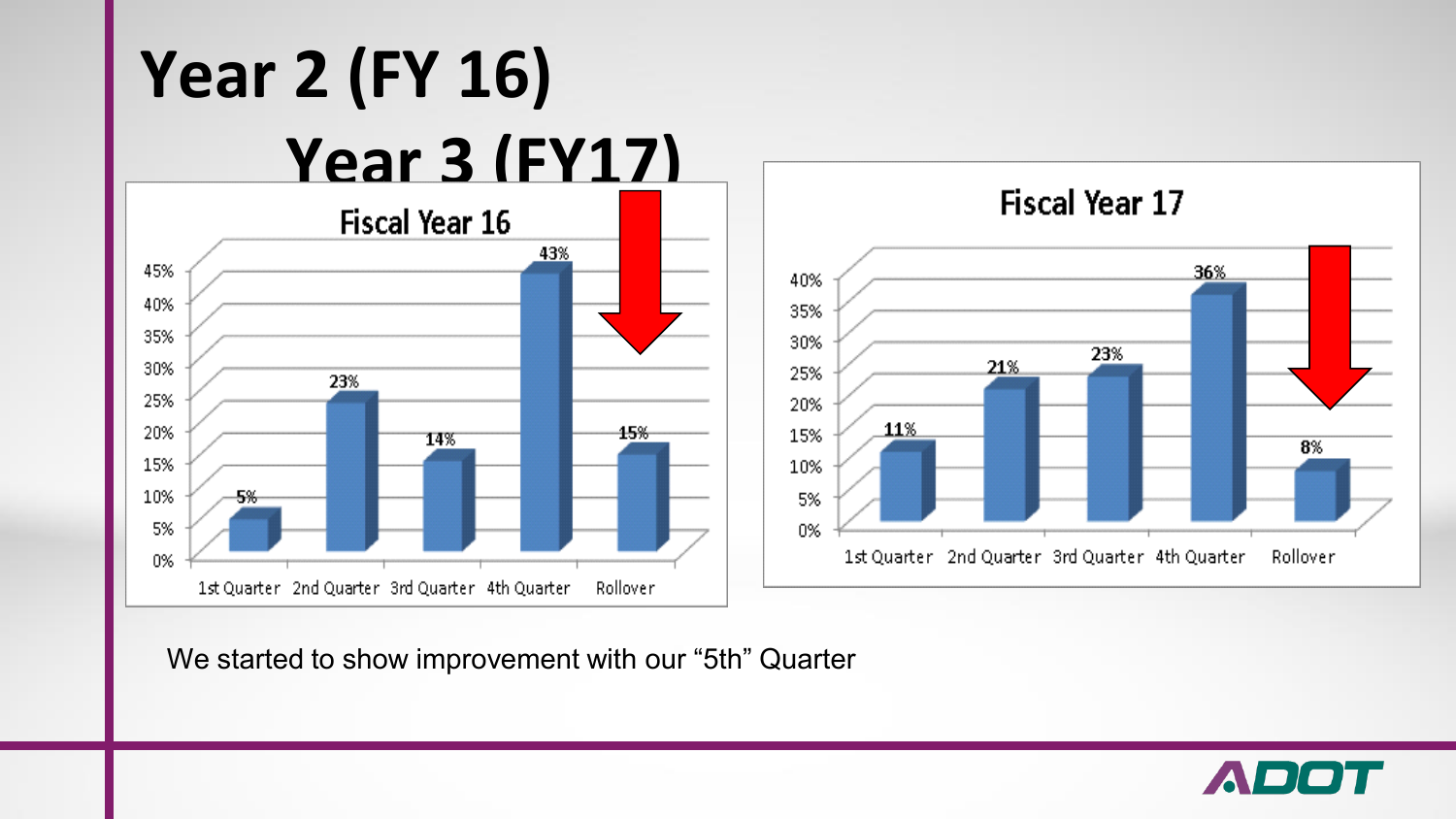## **5th Year Progress**



- Flattened out Delivery
- Success?
- Actually the result was a **Watermelon**



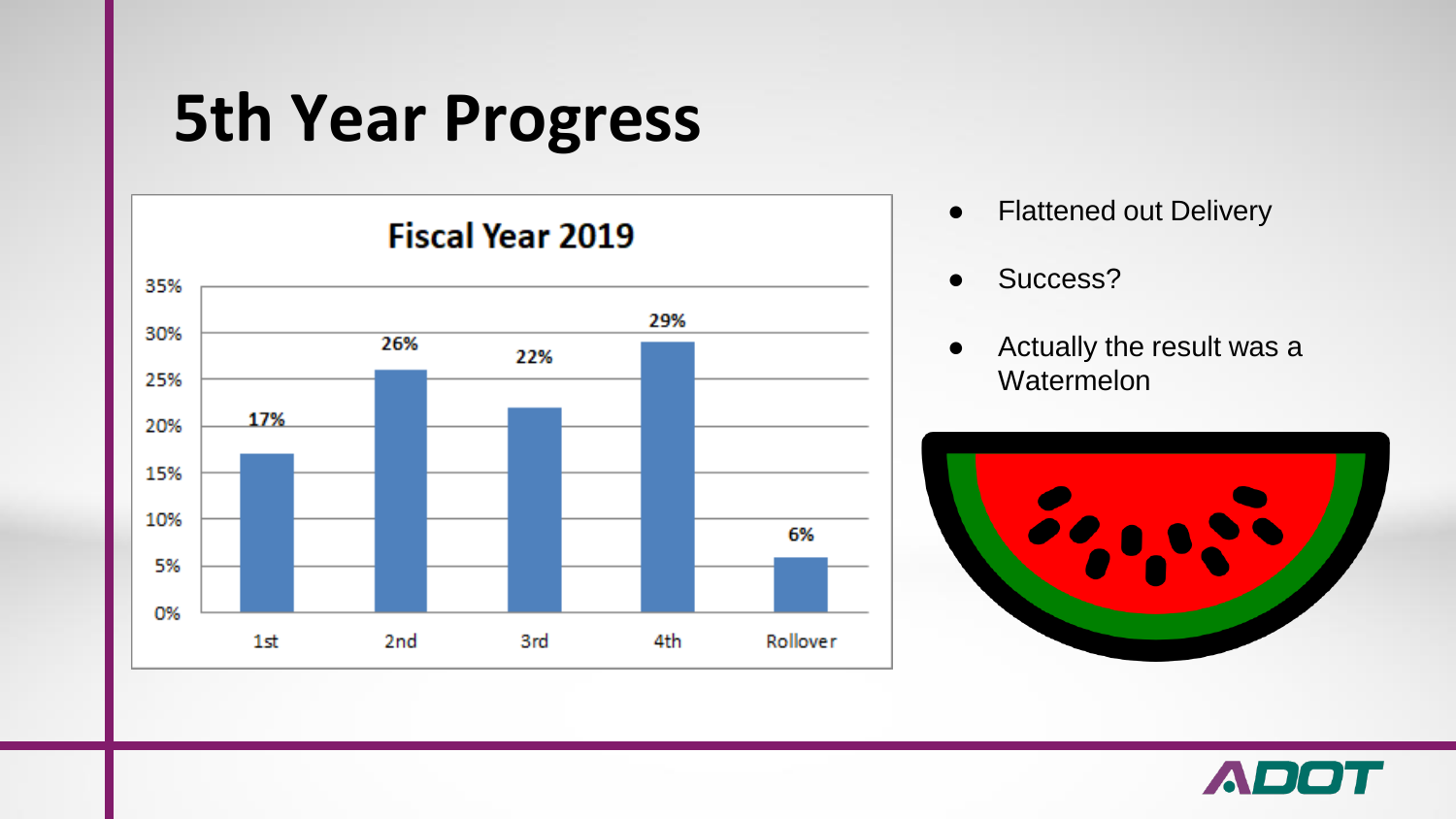# **Quarterly Hockey Sticks**



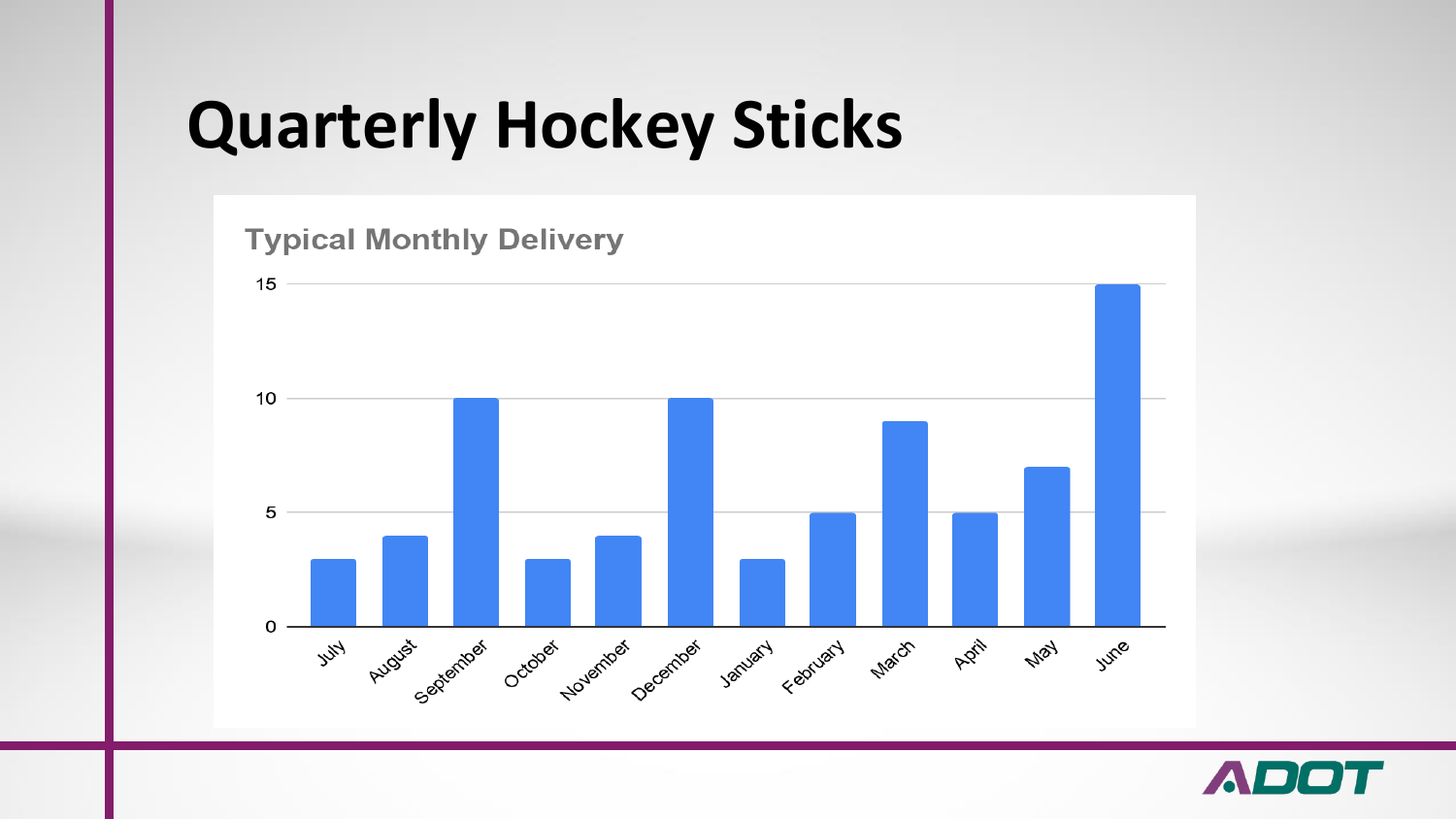## **Next Metric...**

#### **Monthly Delivery**

**Advertise 80% of Projects Baselined in the Month Committed**

Have we been successful?

Not Totally

Why? Tracking LAG measures and not LEAD Measures

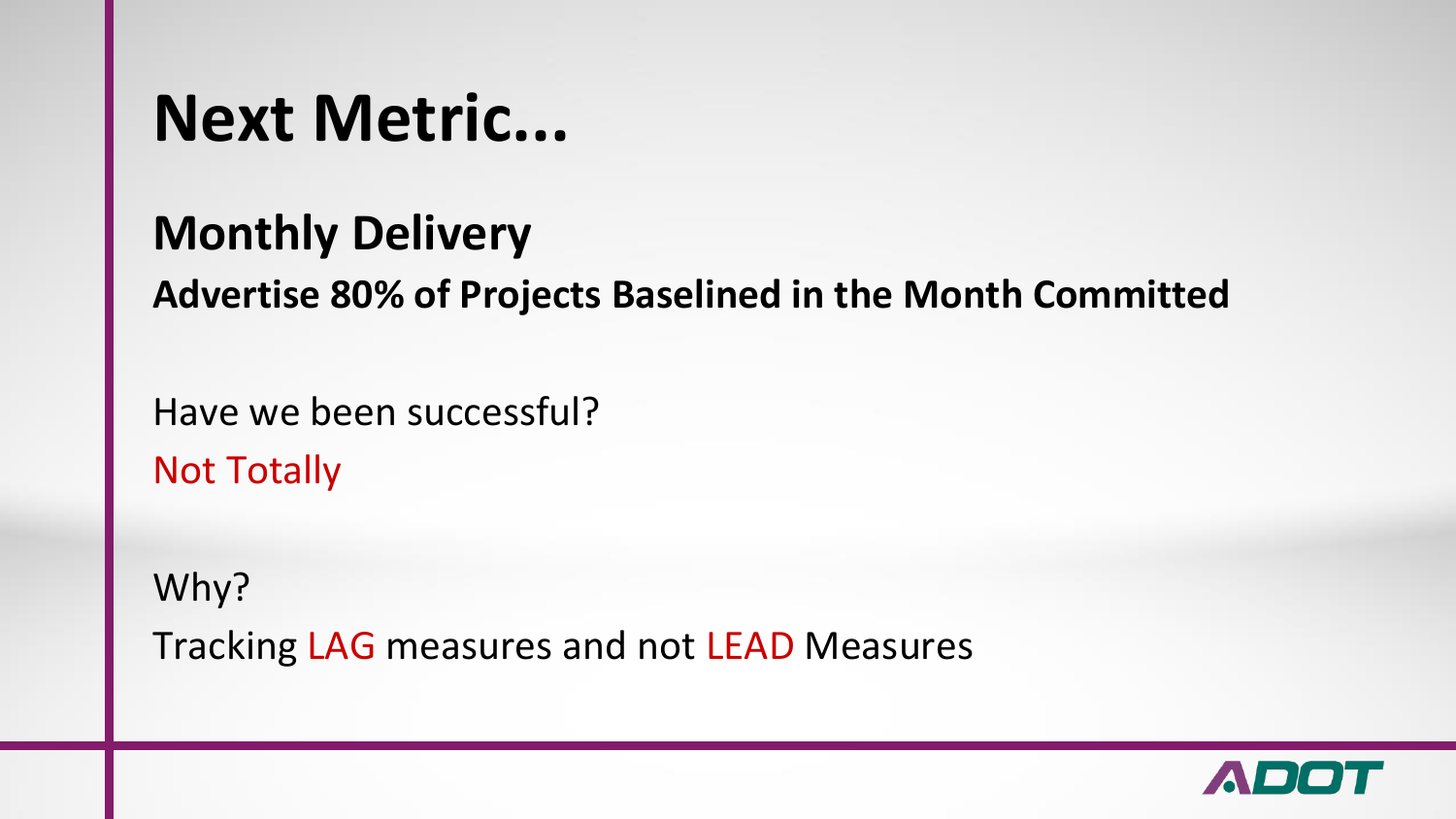## **Countermeasures:**

- Meet weekly to discuss project deliverables and any barriers to delivery
- Track federal authorizations from request to advertisement
- Track on-time Stage 3 Deliverables Lead **Measure**
- Track project initiation to NTP Lead Measure

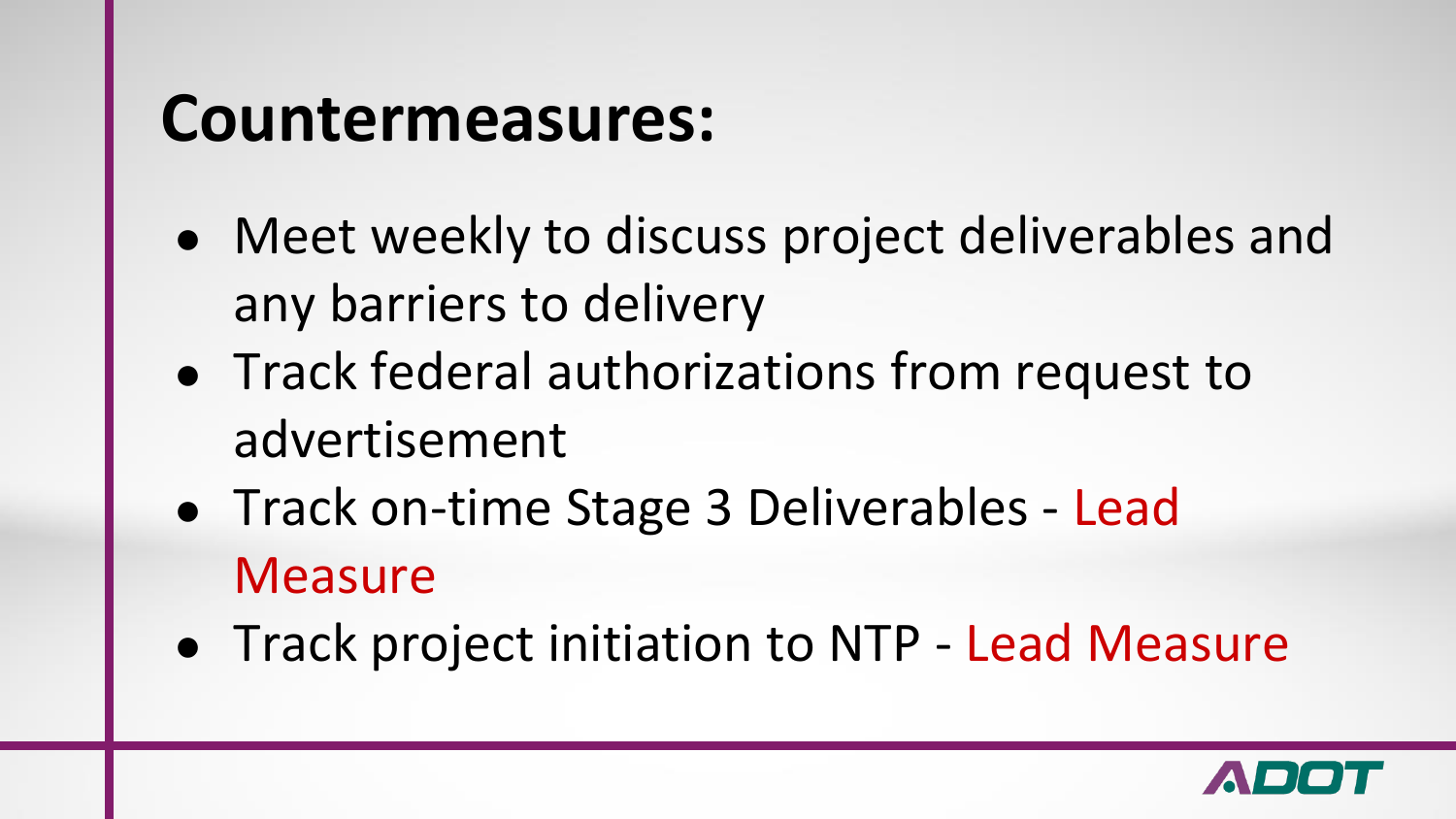# **Federal Considerations**

### In-Active Projects

\*\*Will be discussed in depth in Module 2

#### **Possible Countermeasures:**

- In-Active Project Reports
- Percentage of Each Agencies In-Active funding
- Track from authorization to advertisement
- Track from authorization to receipt of AZ2PRX

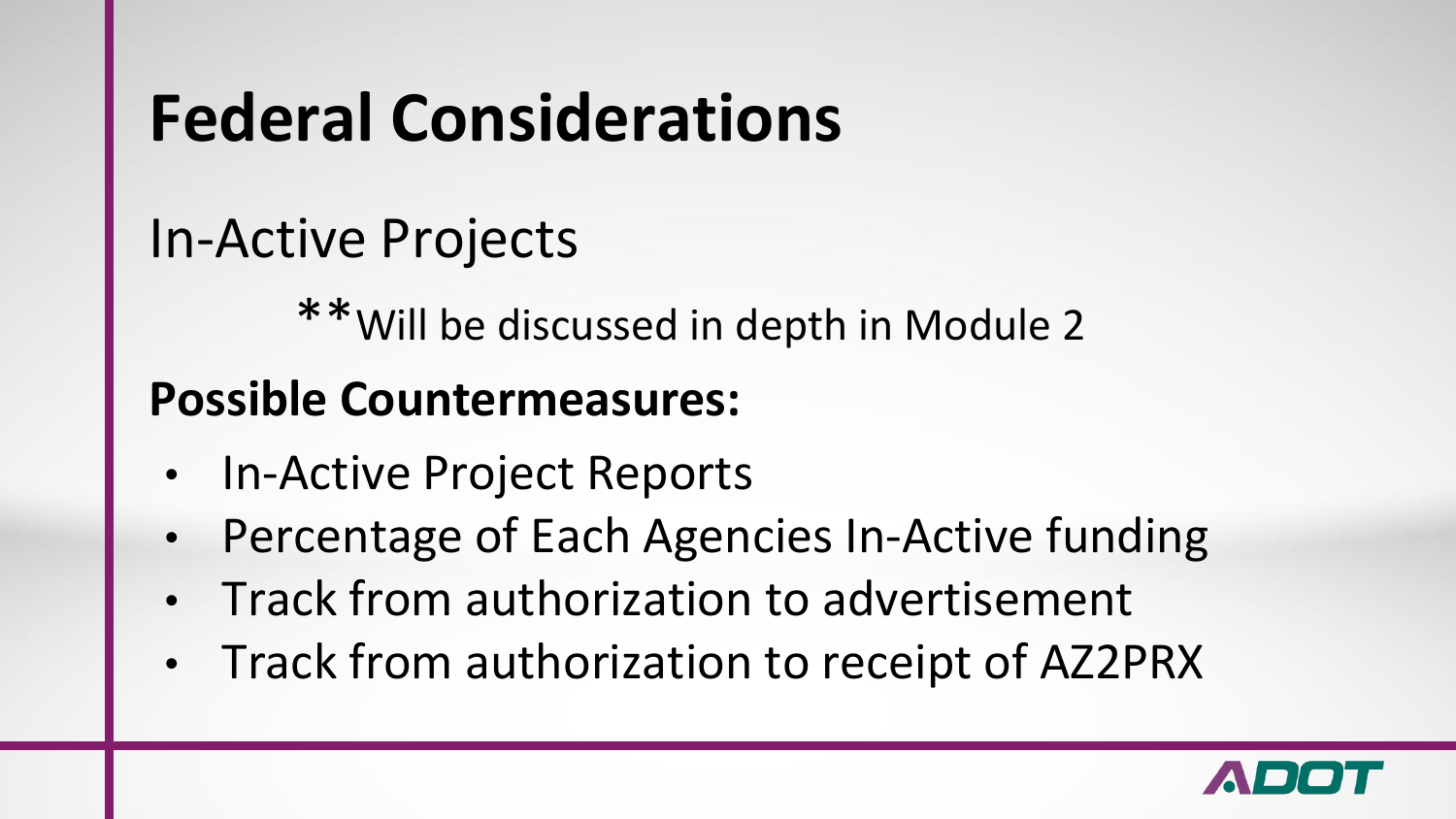### **New Metric...**

25 - 35 - 25 - 15

### **Goal: Deliver 60% of the projects in the first 6 months of the year.**